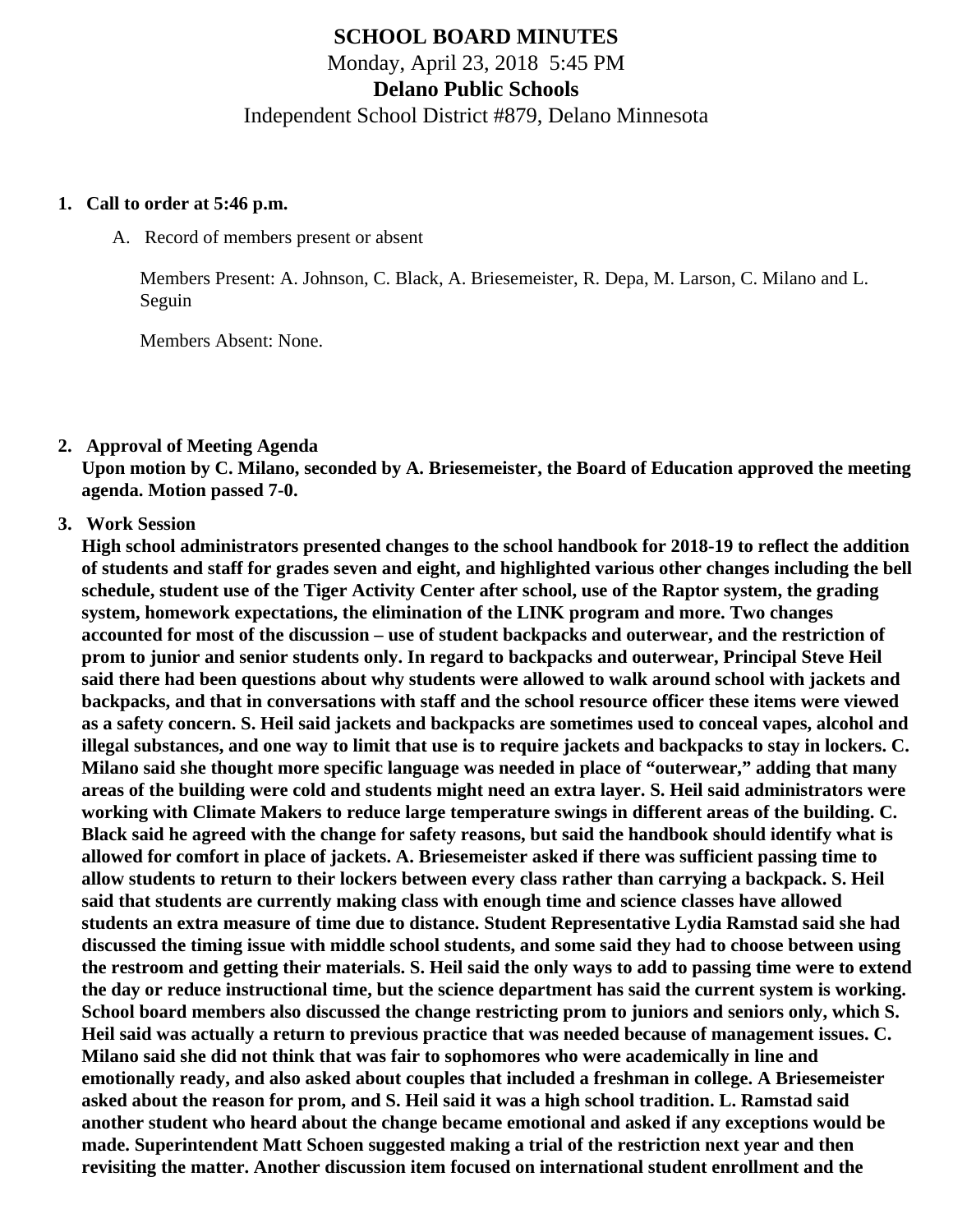**eligibility of those students to receive a diploma. While the handbook language says not more than five international students a year will be accepted, S. Heil said the average number in practice is more like eight per year because it is a valuable opportunity to promote diversity and allow students to interact with peers from around the world.**

**M. Schoen explained that activities administrators from Delano, Watertown-Mayer, Waconia and Holy Family have discussed Minnesota State High School League changes and agreed that it was better to split the boys' swimming cooperative than require it to move up to Class 2A, which no one from Delano or Watertown-Mayer wanted. Delano will form a new cooperative with Watertown-Mayer only before the next swim season.**

**L. Seguin shared a brief Project Oversight Committee update, saying that contingency funds were being monitored and that the intermediate school was scheduled for completion in mid-May. An earlier opening had been a possibility, but flooring in the commons area was a holdup so the opening date reverted to previous expectations.**

**There was brief discussion about the process to bring on a new student school board representative since April marked the last meeting for Alex Moe. M. Schoen outlined the interview process and a few other details.**

**L. Ramstad and A. Moe shared student input on a variety of topics. L. Ramstad said feminine hygiene products should be added to the restrooms if no purses or backpacks are allowed. Board members agreed. A. Moe said passing time might be too short and asked why there are long periods and short periods. He suggested making the passing times even. Board members also asked about how students should bring computers to class if they are not allowed a backpack. In addition, A. Moe also shared about student perceptions of safety. Elementary students said they felt perfectly safe with other students and staff. In general they said there were few instances of bullying, and when it occurred staff members did a good job of intervening and minimizing the issue. In the middle school A. Moe reported that students felt bullying was more of a problem and that staff members did not do enough to address it. A. Moe and L. Ramstad shared some potential solutions, including bringing in speakers with personal experience to address the issue. In the high school bullying was also an issue, but it did not sound as significant. L. Ramstad said the bullying was less prevalent, but more malicious when present, and that staff did an adequate job addressing it. Board members asked a few questions related to how bullying is handled and M. Schoen said administrators deal with it on a case-by-case basis. L. Ramstad also said students had discussed assemblies and wanted more interactive events.**

**Business Manager Mary Reeder presented budget information on current and year-end balances, and said deficit spending was planned. Overall, she said the district is in good condition and is spending about \$33 million on construction this year. Next year deficit spending is planned in the amount of about \$800,000. Looking ahead, a number of roofs need to be replaced, and the rest of the construction funds will be spent. Enrollment is relatively static with few big ups or downs. Kindergarten numbers were around 140. Board members asked questions about how enrollment projections are made and about cost savings in Community Ed.**

**M. Schoen summarized policy changes, including Policy 405 and Policy 903. Policy 405 updates Veteran's Preference actions, and 903 addresses post-secondary students and access to the school.**

**Upon motion by R. Depa, seconded by L. Seguin, the Board of Education called the meeting to recess at 6:46 p.m. Motion passed 7-0.**

**Board Chair M. Larson called the meeting out of recess and to order at 7 p.m.**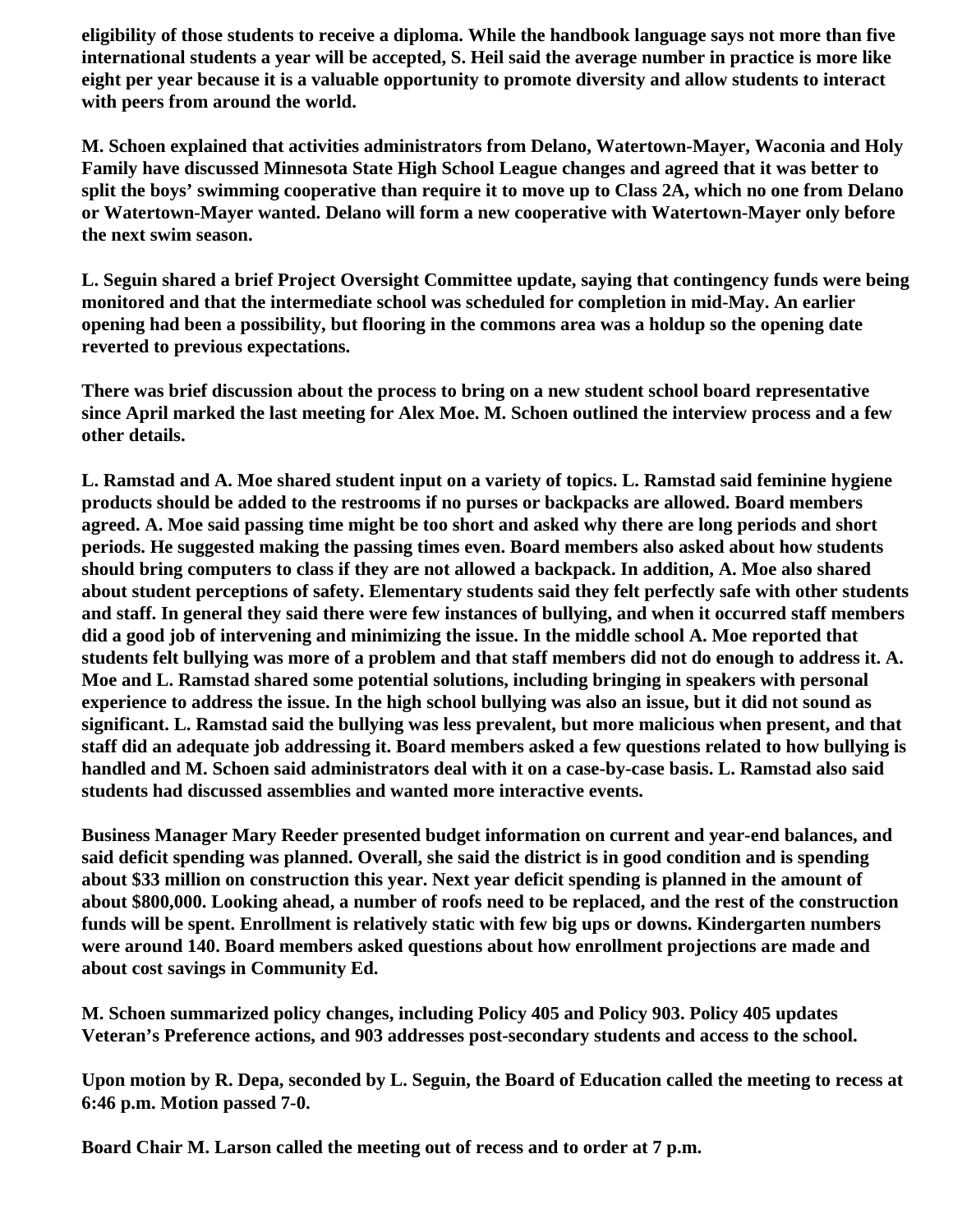- 4. Pledge of Allegiance
- 5. Program Review CSPAN Student Project, Talent Development Coordinator; DES Imagination Fair winners

A number of Delano Elementary Students shared their projects from the Imagination Fair with board members and the audience. In addition, Gwen Briesemeister, along with Melody Soderberg and a student presented information about the CSPAN program at the middle school in which students research a topic and interview people.

6. Consent Agenda

Upon motion by C. Milano, seconded by R. Depa, the Board of Education approved the Consent Agenda. Motion passed 7-0.

- A. School Board Minutes
	- 1. [March 26, 201](http://www.delano.k12.mn.us/pb/app/agenda/minutes/171)8
	- 2. [April 9, 2018 special meetin](/docs/district/2017_18/School_Board_Items/April_2018/16_Special_Meeting_Minutes_April_9,_2018.pdf)g
- B. Financial Affairs
	- 1. [Current Budget Status with Year-to-Date Adjustm](/docs/district/Business_Office/FY18_Budget_Report_Apr.pdf)ents
	- 2. [Investment Transactio](/docs/district/Business_Office/March_2018_Investment_Schedule.pdf)ns
	- 3. [Construction Bond Investment Transacti](/docs/district/Business_Office/Bond_Investment_schedule_Mar_18.pdf)ons
	- 4. [Wire Transfer](/docs/district/Business_Office/March_2018_Wire_Transfers.pdf)s
	- 5. [Minnesota Liquid Asset Fun](/docs/district/Business_Office/March_2018_Liquid_Asset_Fund.pdf)d
	- 6. [Cash Repo](/docs/district/Business_Office/March_2018_Cash_Report.pdf)rt
	- 7. [Revenue Report by Fu](/docs/district/Business_Office/Revenue_by_Fund.pdf)nd
	- 8. [Expense Report by Fu](/docs/district/Business_Office/Expense_by_Fund.pdf)nd
	- 9. [Expense Report by Progra](/docs/district/Business_Office/Exp_by_Program.pdf)m
	- 10. [Expense Report by Obje](/docs/district/Business_Office/Exp_by_Object.pdf)ct
	- 11. [List of Bills Presented for Payme](/docs/district/Business_Office/Monthly_Checks.pdf)nt
- 7. [Resolution for Acceptance of Gifts](/docs/district/Business_Office/Resolution_for_Acceptance_of_Gifts_4.23.18.pdf) Upon motion by L. Seguin, seconded by A. Briesemeister, the Board of Education approved the Resolution for Acceptance of Gifts. Motion passed 7-0.
- 8. [Personnel Matters:](/docs/district/HR/4.23.18_Personnel.pdf)

Upon motion by A. Briesemeister, seconded by L. Seguin, the Board of Education approved the consent portion of the Personnel Matters after making special mention of Jon Moen and Barb Roy. Motion passed 7-0.

- 9. Public Comment: School patrons are given the opportunity to address the school board regarding items that are not on the agenda. All patrons will be asked to state their name and address for the record. No comments.
- 10. Administrative Reports
	- A. Superintendent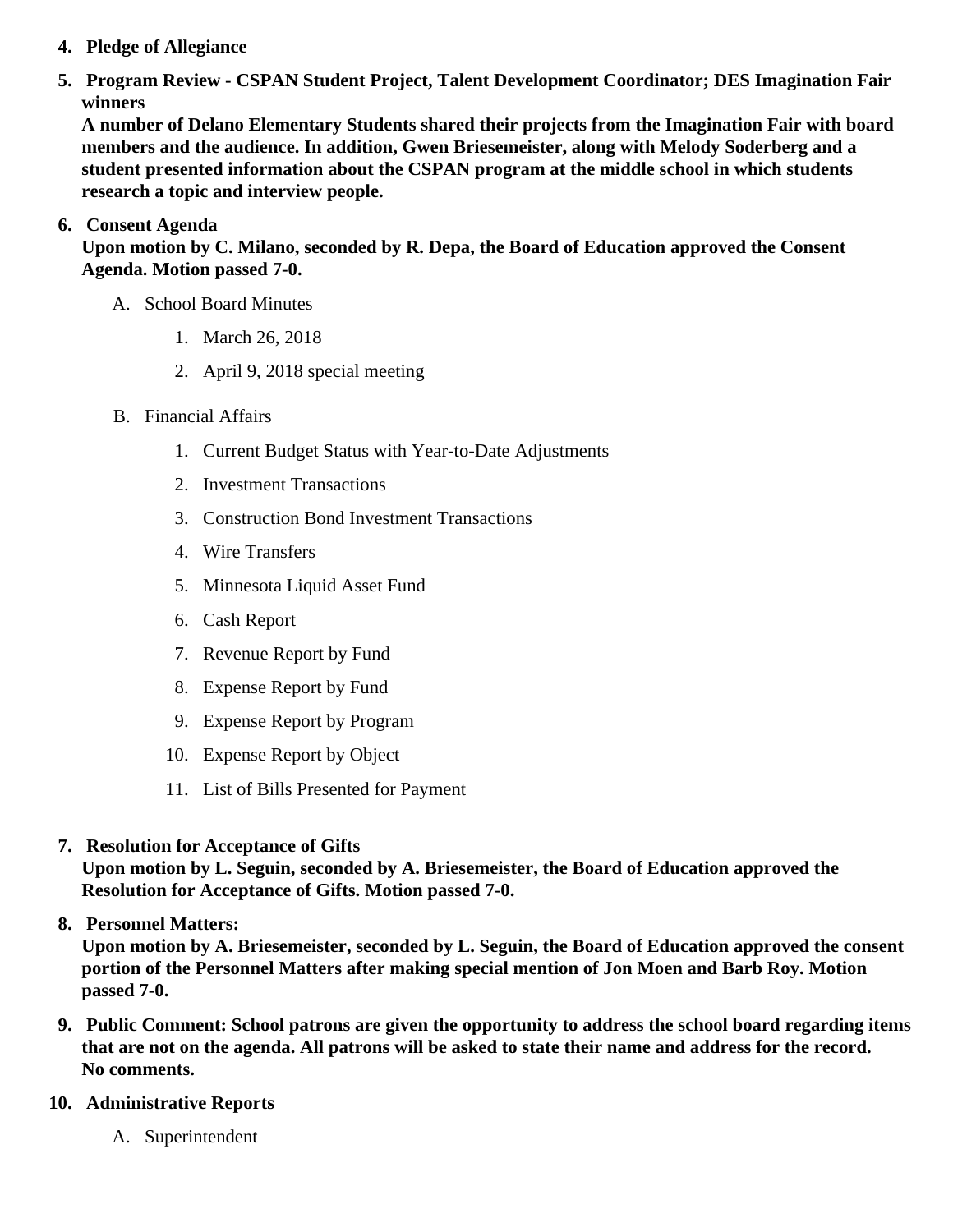M. Schoen shared about visiting the Legislature with other administrators from the region. They met with Sen. Anderson and Rep. McDonald to share priorities for educators. Funding and unfunded mandates were discussed, and school safety has been a popular discussion item in the Senate and House. M. Schoen said it was too early to tell what would come of the discussion. The state tax transition to correspond to the federal tax change has also been a major issue during the current session. M. Schoen said there is currently a budget surplus and the remaining weeks of the session will be used to determine how it is used. M. Schoen also announced that the meeting was the last for A. Moe, who will get a certificate and a \$1,000 scholarship. M. Schoen presented the certificate and thanked A. Moe for his service.

### B. Principals:

1. Mr. Voight

Barry Voight said the testing season was nearly done, but the late start due to weather had altered the testing schedule. In addition, he said the eighth grade trip to Rebecca Park will take place on the second to last day of school rather than the last day, which is now a half day. B. Voight said about 200 people attended an information meeting about Delano Intermediate School, which surpassed expectations. The meeting included many good questions and lasted about two hours. An audio recording and the slideshow from the meeting are available on the school website, and B. Voight said everyone with questions is welcome to call, email, or stop by to talk. The open house for the intermediate building will be on Aug. 29. That will be the first chance for parents and students to enter the building and look around. A larger grand opening will be held later at a date yet to be determined. R. Depa complimented B. Voight for his answers during the public meeting and said he made those present feel comfortable with the process.

2. Dr. Heil

S. Heil shared about the success of the Screenagers showing, which attracted about 490 people. Many students and parents said the documentary was thought-provoking. It explained different facts related to the impact of technology use on the brain and students' social-emotional health. S. Heil said the hiring season was in full swing, and that eight positions out of 17 had been filled to date. He said the process for DHS was very in-depth and thorough, and that he would rather take extra time on the front end than deal with issues later on if teachers are not meeting expectations. S. Heil also shared about year-end dates for senior award night, Spring Fling and graduation. A total of 183 seniors will graduate on Sunday, May 30, in the Tiger Activity Center. S. Heil said he was looking forward to finishing the year, helping staff member move, and working toward the completion of the construction projects next fall.

3. Mr. Schuler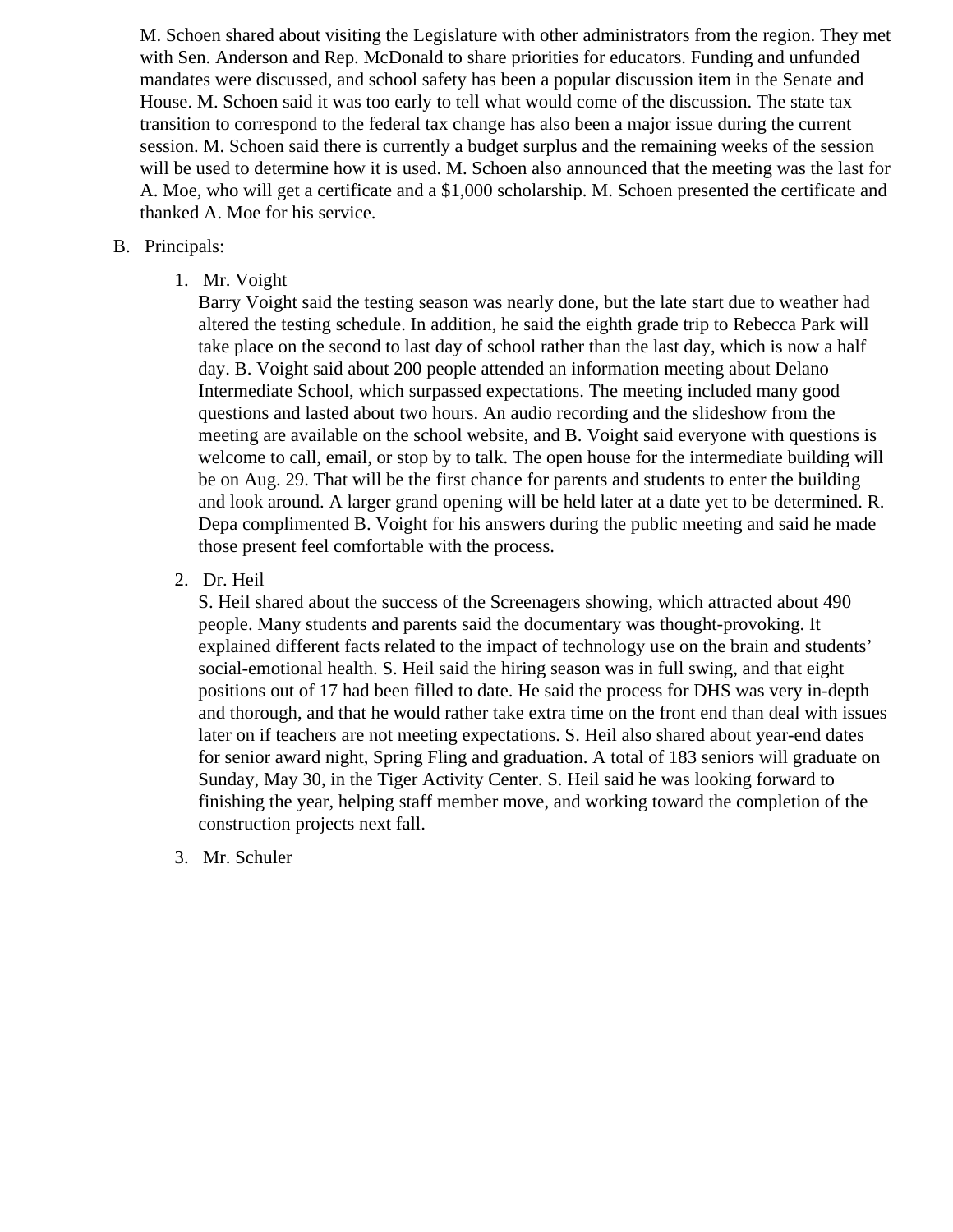Darren Schuler said elementary students are excited to enjoy the nice weather outdoors this spring, and that a benefit of the turf fields this spring has been an expanded area for recess and physical education that is usable even when the ground is wet. D. Schuler said the Imagination Fair featured over 150 projects and was an amazing night of creativity and teamwork. In May the school moves into its summative evaluation process, which involves a discussion with teachers about delivery of instruction and other areas. This process is ver beneficial to staff members and is good way to recap their year. In addition, elementary students were in their second week of MCA testing, with third- and fourth-graders taking the math tests. Students and staff members were working very hard in the elementary during an intense academic period. D. Schuler also recognized the building's volunteers, saying that most years in the elementary include about 7,000 hours of volunteer time. High school student aides are also a valuable supplement to the building staff. D. Schuler closed by noting that the Tiger Dash 5K and mile run would be held on May 5 and is now run by the school's physical education department.

C. Business Manager

M. Reeder said the advertisement for bread and milk quotes had been placed in the paper and ser vendors who have offered quotes in the past. A quote will be approved at the May board meeting, along with meal prices.

D. Community Education Director

D. Johnson said the summer brochure was delayed a couple of days by weather, but registration h opened and activity was strong. She highlighted a community book read discussion, said Wee Tige Preschool is open for registration at all levels, and that 90 students had registered in five levels for gymnastics. She also shared robotics results with the help of A. Moe. D. Johnson also shared about Destination Imagination teams that had qualified for globals.

- 11. Student Board Representatives Report
	- A. Alex Moe and Lydia Ramstad

L. Ramstad summarized the discussion held during the work session regarding student outerwear the high school. A. Moe summarized discussion about school safety, bullying and assemblies. A. Moe also shared his plans for the next school year in college.

## 12. Board Reports

- A. MAWSECO March 27, 2018 minutes A. Johnson referred board members to the minutes included with their packet.
- B. Wright Technical Center (pril 10, 2018 minutes[\)](/docs/district/2017_18/School_Board_Items/April_2018/WTC_Min_April_10.pdf)

A. Johnson covered the most recent meeting for A. Briesemeister and said conversation mainly focused on long-term facility maintenance. She said the tech center has built a strong fund balance a safety net, but the aging facility requires significant renovations and improvements. Difficult conversations have been held in recent months regarding how much of the fund balance should be held in reserve and how much should be spent on the improvements. The welding area alone could cost \$300,000 to renovate and make necessary capital improvements. An exterior wall project is al targeted for the coming summer. A. Johnson said the tech center was a jewel of a resource that man districts do not have and that member districts should invest in it.

- C. District Advisory Committe[e \(April 19, 2018 minute](/docs/district/Business_Office/DAC_Minutes_4-19-18.pdf)s) R. Depa did not have any information to share regarding the District Advisory Committee.
- D. Schools for Equity in Education (SEE) R. Depa said conversation at the most recent meeting focused on action at the Legislature, and the